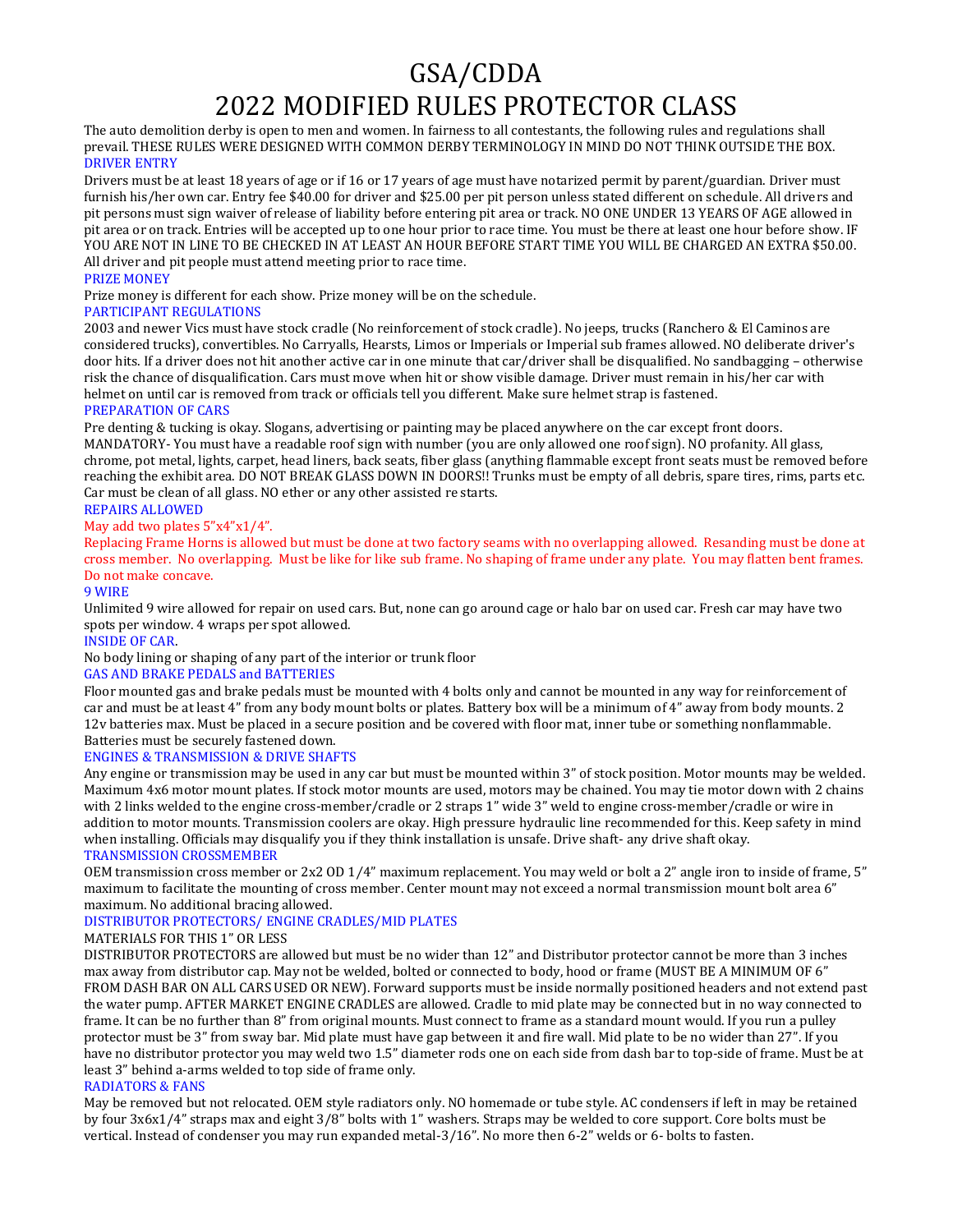#### GAS TANKS

Maximum of 10 gallons of gas. Gas tanks must be placed in back seat area and properly secured. Tanks must be secured so there is no movement. Do not use bungee cords for this. If tank is not secure you will not be running. Tanks must have secure caps and be leak proof. Lines must be leak proof. Stock gas tanks in cars must be removed or have holes punched in them and be washed out. NO PLASTIC TANKS ALLOWED!! NO PLASTIC GAS TANKS ALLOWED!! NO PLASTIC GAS TANKS ALLOWED!! EXCEPTION- plastic racing fuel cells are allowed. You must have a metal or tin shield between gas tank and driver. This may be mounted with screws. CAGE/HALO/FRONT & REAR WINDOW BARS

#### Cage may be constructed 1 of 2 ways:

(EITHER OPTION – If you choose to run a center bar or other components, there must be a minimum of 5" off transmission tunnel.) OPTION 1- Cage is allowed 2 side bars max. Size 8" tubing or channel. Max of 3 cross bars allowed no larger than 5 inches diameter, no curved dash bars, must be a minimum of 6" from center of fire wall, must be minimum of 10 inches from floor. No higher than bottom of side windows. Rear bar may attach to front side of inner fender may not be shaped in way. Must be 4" off of backseat panel. 4 down legs allowed 4" wide maximum. All down legs must be welded to side bars only & may not be within 7" of body mount bolts or body mount plates. OPTION 2- You are allowed 2 side bars 60" max and 2 cross bars (no curved dash bars minimum of five inches from firewall). You are allowed a gas tank protector 6x30", must be 4" off floor, 8" off roof straight up, may have 2 bars connecting halo max, must be at least 1" from backseat panel. Panel may not be modified may attach to 2nd bar. 4 down legs as stated in option 1 (option 1 & 2 cage must be left in same position as it was when passed inspection).

HALO BAR- may be added to cage 5" diameter max. May go to floor pan sheet metal not to frame. Must remain vertical, NO TILTING. Must be within 12 inches of driver's seat. May only be attached to roof with 2 bolts.

FRONT WINDSHIELD BARS-only 2 1⁄2 x 1⁄4" max. 2 bars only. May not extend more than4 inches past windshield opening. Cannot not be directly behind distributor protector. No cross bars. Bars are to be a minimum of 16" apart. Cannot attach to halo bar. Flat Strap ONLY. Must remain 4" away from mid plate and any other engine cradle component.

REAR WINDOW PROTECTOR-will either be 9 wire or max of 3/8 chain not welded solid. You are allowed two 3" max retaining plates to attach rear window protector. Must be vertical

#### FRONT & BACK BUMPER

All bumpers and brackets must be of passenger car origin, May reinforce the inside of bumper but must remain stock appearing. DO NOT CUT AND FORM FACTORY SKIN. OUTSIDE OF BUMPERS MUST BE STOCK APPEARING. OEM skins must be on front. Back of bumper may be straight but no taller than factory front skin and no deeper than 11" from point to backing. Any bumper larger, must be totally stock and loaded on the inside of the bumper (Example: Chrysler Bumpers). End of bumper must be same width as center of the bumper. No homemade points. No reconfiguration of stock bumpers. All brackets / shocks must remain in one piece and have stock appearance do not cut shock or bracket apart. You may choose not to use shock / bracket. You may use on pieces of 3/8" thick by 4"- wide plate maybe formed to frame instead of shock. Bumpers must be mounted in front of core support bolts. All bumpers and brackets must be passenger car origin, no rear brackets on front. All brackets and shocks must be mounted outside of frame unless factory shocks were mounted inside of frame (Example: 80's Ford). Cadillacs and Y frame Chryslers must be mounted outside frame. Bumpers and brackets may be welded solid to frame; no plate may extend any further back than 6" in front of the suspension shock bolt and only be welded to one side of frame- plate must be flat to frame. Bumper height from ground 16" min. Rear bumper height will be measured from the lowest part of the frame, not bumper. 22" max from bottom of bumper. For front of cars you must use front bumper brackets no rear brackets on front (OEM) anything excessive will not be allowed. HOODS/CORE SUPPORT

If hoods are removed or fan blade showing, belts must be cut or fan blade removed. Hoods must have two holes cut in them for fire extinguishers. Not directly over carburetor. You may use 6 all-thread no larger than 1" with washers no bigger than 6" outside diameter. Only two may go through the frame (THESE 2 MUST BE ON THE OUTSIDE OF RADIATOR SUPPORT. Must go through core support bolt-holes. Spacers no bigger than 3" of material may be used. Spacer must stop at bottom of core support. May be welded to top of frame.) Caddies and Chryslers must mount the 2 all-thread through frame as a GM or Ford would be. NO WELDING ON HOODS THEY MUST OPEN FOR INSPECTION. You may use SAE 3/8 bolts with washers no larger than 1 inch outside diameter around header holes, fire holes no more than 20 bolts for this. You may weld all-thread to side of frame vertical, but not to the spacer. No welding of spacer to core support or bumper.

**TRUNKS** 

You can use four 1" all-thread with washer no larger than 6 inches outside diameter. 2 may go through frame. You can use 10 SAE 3/8 bolts with washers no larger than 1 inch outside diameter around lip of trunk lid (must be on drip rail) or ten 1 inch welds around trunk lid. If you don't bolt you may weld trunk lid. Weld 6 inches leave 6". 3" strap max. Tucking or V'ing of trunk is allowed. NO WEDGING. Quarter panels must remain vertical within 3" of OEM position. 1 trunk lid per car.

**BODY** 

Creasing of body allowed but cannot be welded or bolted. Cannot be doubled creased. NO adding of skins. May patch rust hole but must be visible for inspectors. No other body seam welding except what is stated in the rules. NO SEAM WELDING. Creasing is on outside only.

#### **DOORS**

All doors and wagon gates must be chained, wired, or welded shut. All doors except wagon gates may be welded solid outside only. You may use a 3" strap for this. Wagon gates may weld four 3" plates or bolt 4 places with ¼" all-thread with washers no bigger than 4" outside diameter. Driver's door can have outside skin added attached 3 inches past front door opening. **SEDAGON** 

You may sedagon a pre ran wagon but cannot but cannot exceed 4-3/4 all thread with 6" outside diameter washers. Also may use 10 - 3/8" bolts with washers no bigger than 1" outside diameter. Or weld 10- 1" spots along with 4 all thread. None can go to frame. You cannot exceed this.

#### FENDERS

You may trim fenders. You can bolt fenders. 10 bolts per fender with bolts no bigger than SAE 3/8 bolts with washers no bigger than 1" outside diameter, or weld 1" leave 1" but not both. REAR QUARTER PANEL CONSIDERED FENDER.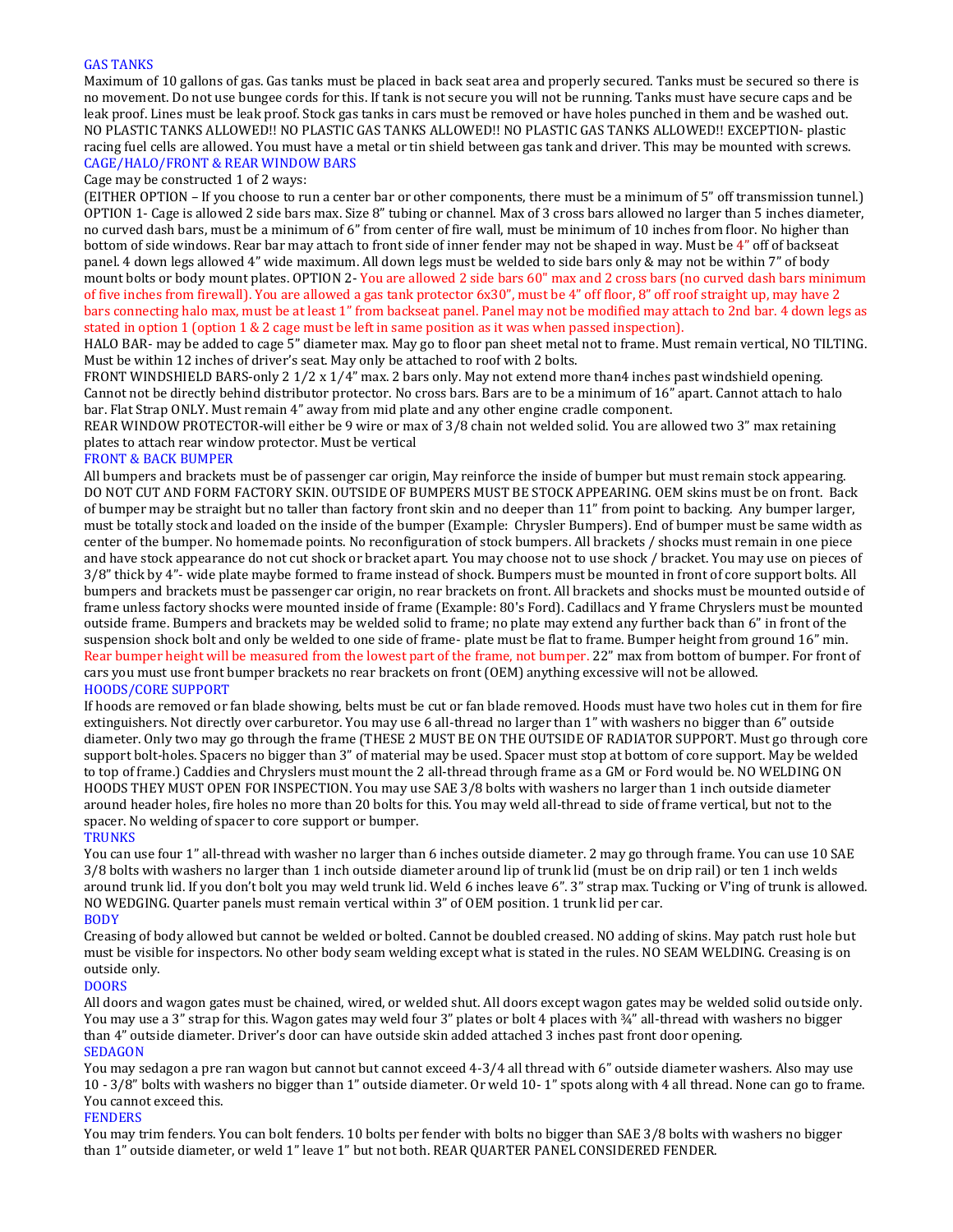### TIRES/RIMS

14 ply fork lift tires ok. Do not exceed this. For those that don't have these, tire inside of tire is ok. Field tile inside of tire okay. Foam filled tires okay. V-tread tire okay. NO liquid filled tires. No split rims, NO paddle tires. Tires screwed to rims okay on backside only. Valve stem protectors are ok. Rims may be solid. NO solid tires.

## OLD IRON LEAF FIXING

6 leaf springs max. 2.5" wide, 2" stagger, longest spring 5 ft. No thicker than 5/16. 4 clamps per side. Must be mounted as factory leaf springs would be mounted. Wagons must be done as factory.

#### LEAF SPRING SPECIFICATIONS

Converting coil springs to leaf is allowed but you must follow these rules. Cars that can be converted must be 80 or newer body styles NO EXCEPTIONS. Springs must have at least a 2.5" stagger, no more than 4 clamps per side, no more than 6 springs per side (car springs only). Springs must be no more than 2 1/2 inches wide, longest spring must be no longer than 5 foot, with thickness no more than 5/16. This will be checked with a 5/16" wrench.

#### Main leaf must be top leaf. LEAF SPRING MOUNTING

Front spring must use factory suspension hole (trailer arm hole). Reinforcement of this hole must not exceed 3 inches of center of this hole and must be done on outside of frame only and using metal no thicker than the frame. Any reinforcement found on inside of frame will be cause for immediate disqualification. No reinforcement for leaf spring hanging. Washers no bigger than 4 inches, outside bracket no longer than 8 inches total. No welding except what it takes to mount the brackets. This conversion must be as close as possible to OEM style mounting. Example: mid 70 style GM wagons and Chryslers. If officials find you went beyond how factory leaf springs are mounted on factory leaf cars you will not be allowed to participate and no refund of entry fee. NO FLAT SPRUNG CARS.

### REAR ENDS

Must be of OEM origin, eight lug max. Floater allowed. Braces are for the sole purpose of strengthening rear end housing only. Trailing arms may be lengthened or shortened. Must be of passenger car origin and may be reinforced. Watts link conversions on newer Fords. You may convert a watts link to a standard 4 link system in the following way; Use the upper and lower trailing arm brackets off an older Ford. No shortening of trailing arms, no positioning brackets to strengthen front down legs of the rear hump. Must mount in the stock location. Use upper mount tray out of older car but must leave 2 inches of original factory package tray to weld to. May not be welded to frame. Do not re-weld seam. Welds may only weld to tray package. You get one 3/8" chain around rear end. Only two links may be welded to frame.

## A-ARM/TIE RODS/BALL JOINTS/SPINDLES/FRONT SPRINGS

Tie rod ends must be factory OEM (passenger car origin) Turn buckle may be reinforced with sleeve. After market tie rod ends allowed but NO HIEM JOINTS. May weld in ball joints with the sole purpose of retaining ball joints in factory position only. Must be OEM screw in ball joints ALLOWED. NO AFTER MARKET SPINDLES OR HUBS

A-ARMS must be positioned on factory frame brackets in accordance with year of frame. You may weld, bolt or chain down your aarms. You are allowed either 2 straps 2x3" max nothing may contact frame (do not weld whole a-arm down) or 1-chain, or 1 bolt. All straps, bolts chains must be in middle of A- arm. All attachments must be made to spring bucket only. OEM car springs only no doubled fronts.

#### FRAMES

If your frame is painted or doctored in any way it will not be inspected. NO frame shaping allowed. Welding on frames is allowed from in front of the a-arm forward. Top seam only. Do not exceed ½" weld. You can weld 12" max behind a-arms and no further back than front of front door not to exceed ½" weld. (I do not care how you split this up but do not exceed 12"). No added metal. No concrete. Do not reinforce frame. Notching of frame is permitted. Plates allowed on fresh cars max. 4-5x4x1/4 flat plates. You can add 2 more plates' 5x4x1/4 to a pre ran car but you can only have a total of 4 plates on front of car. The front of the car is considered from the firewall forward. Must have at least 4 inches between patches and all other brackets and welds. If plate-cover is a factory frame hole the plate will have the same size hole in it. (Do not cut these patches into a bunch of little ones). You may run a chain from frame to frame in the back. ABSOLUTELY NO UNDER COATING OR PAINTING ON FRAME. Cross member may be welded but not reinforced. If you re-sub frame car it must be model to model. Mopar and Caddies can close in the Y on the front part of frame but cannot add metal to do this. NO FRAME SQUARING. YOU CAN SHORTEN FRAME BUT ONLY IN FRONT OF THE TWO FACTORY CORE SUPPORT MOUNTS. ZERO TOLERANCE FOR ANY RECONFIGURATION OF CORE SUPPORT MOUNT HOLES (THIS MEANS NO MOVING MOUNTING EARS ON FORDS (STOCK WELDS MUST BE VISIBLE) OR DRILLING NEW HOLES FOR CHEVY CORE SUPPORT MOUNT HOLES)

#### HUMP PLATES

Maximum thickness 1⁄4". Maximum length 14 inches. Must be in center of hump on outside of frame only. With a 3/8 inch inspection hole drilled through plate and frame. Plate must be cut to contour to frame. ONLY COIL SPRING CARS ARE ALLOWED TO DO THIS.

#### BODY MOUNT BOLTS

Body mount rubbers may be removed. Mount bolts may be replaced with 3/4 inch. You may add two extra body mount bolts anywhere you want but do not exceed this. If extra body mounts are horizontal, bolts cannot be longer than 7". Bottom body mount washers must be inside frame or removed for inspection. If you use all thread 2 nuts 2 washers. If you use bolts 1 nut 2 washers. Body mount washers 5 x 3/16" maximum.

#### WELD RULES

NO WELD anywhere on car may exceed 1⁄2" single pass, this includes all repair plates. All brackets, seam welds and GAPS WILL BE MEASURED WITH THE WELD.

## SAFETY RULES & REGULATIONS

1. Cars must have 2 bars attached to center of windshield from roof down to dash area to prevent hoot from coming in. Cannot be attached to halo bar.

2. Radiator overflow hoses must be pointing at ground and fastened so they cannot shoot water towards officials or drivers.